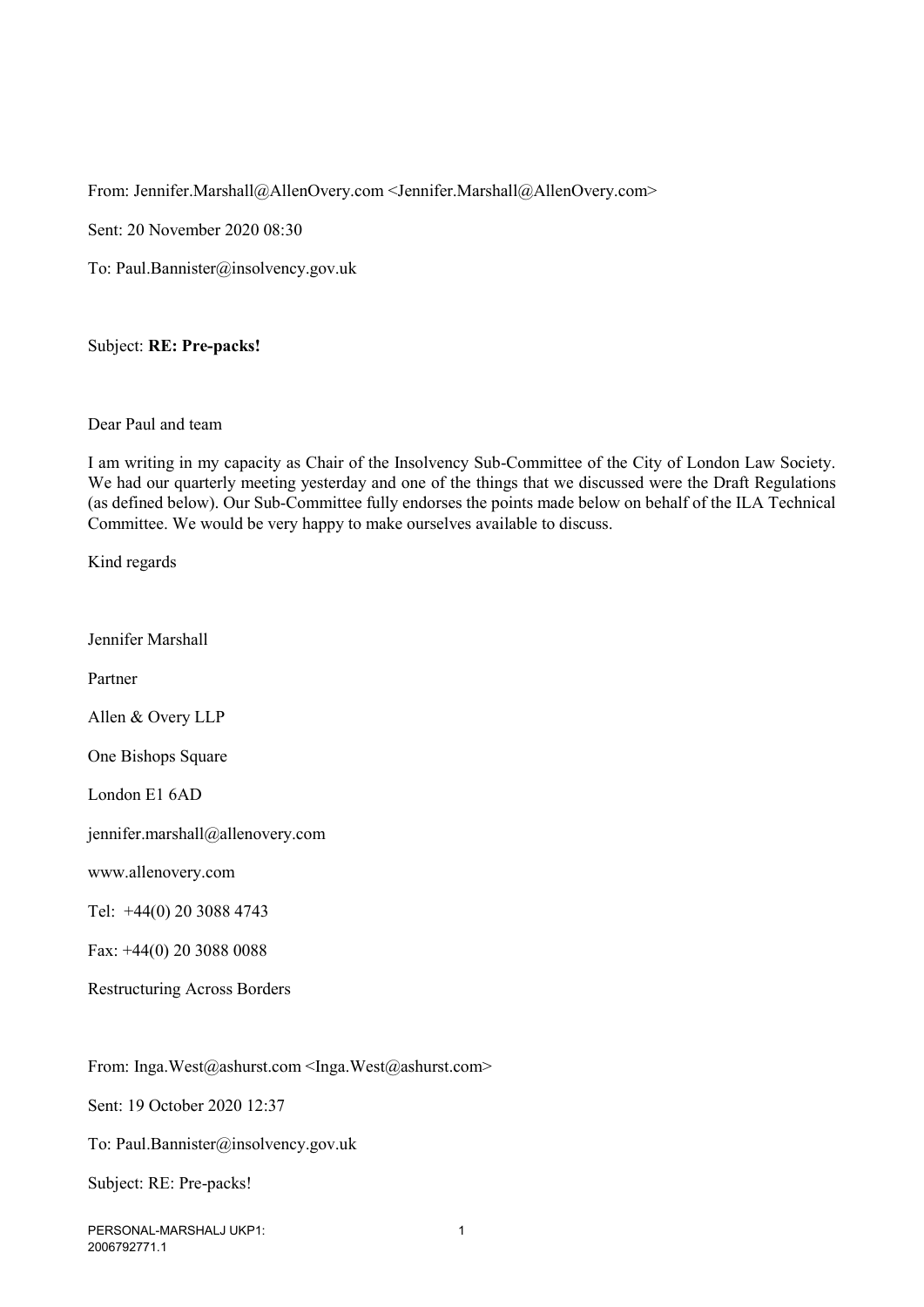Dear Paul and team

Proposed Draft Regulations to Require Scrutiny of Pre-Pack Sales to Connected Parties ("Draft Regulations")

The ILA Technical Committee has reviewed the Draft Regulations and would like to feed back some high level comments and questions, which we hope the Insolvency Service will find useful. We have kept our comments at a high level, rather than at the detailed drafting level, on the assumption that it is intended to lay these Draft Regulations before Parliament in fairly short order and therefore there is likely to be little opportunity to take in detailed comments. If you would like further input, please let us know.

1. General: We are pleased that connected party pre-pack sales are not to be prohibited entirely, thus preserving a useful business rescue tool.

2. Purpose: Is it intended that these Draft Regulations will supplant the Pre-Pack Pool or is it to remain in existence as an evaluator (in addition to other individuals who satisfy the criteria in the Draft Regulations)?

3. Guidance: Will the proposed guidance be available in draft? If so we should be grateful for an opportunity to comment on the draft. We see the guidance as critical to the success of the evaluation process, for example limiting the impact of additional time and cost in order to ensure pre-pack transactions remain viable, particularly for SMEs.

4. Definition of "connected person"/ secured lender point: the definition of "connected person" in the Draft Regulations, which is a cross-reference from the definition in paragraph 60A Schedule B1 Insolvency Act 1986, differs from the definition of "connected party" in SIP 16. At present SIP 16 provides for voluntary reference to the pre-pack pool and the production of a viability statement in cases concerning connected parties. For good commercial reasons, the connected party provisions of SIP16 do not apply to secured lenders who hold security for the granting of the loan with related voting rights of a third or more as part of the secured lender's normal business activities, which are expressly outside of the voluntary referral regime. Will this exemption be replicated in the new Regulations by including wording along the same lines as currently appears in SIP 16? Please also confirm that steps are being taken to ensure that SIP 16 and the Draft Regulations will be consistent in this and other respects?

5. Scope for confusion between the definitions of "connected", "connected person" and "connected party": applying two different meanings to the word "connected", depending on whether it is used separately, or in the phrase "connected person", is not user-friendly drafting. When you also take into account that the phrase "connected party" in the current version of SIP16 means something different again, but is also used in the title to the Draft Regulations, this could easily lead to confusion.

6. Evaluator: The qualifications for the evaluator seem lightweight. If their opinion is to carry weight and provide confidence in the process, it is important that they are suitably qualified.

7. Liability: Consideration should be given to the potential liability of the evaluator because this will affect likely take-up of the role. The contract between the evaluator and the connected person applicant will regulate the liability as between those two parties, but the greater concern will likely be in relation to the potential for a wider duty of care to creditors of the insolvent company, and the extent to which affordable insurance in relation to this type of risk can be obtained.

8. Timing: is there any provisional timetable when these Draft Regulations are expected to become law? Will there be sufficient notice to enable pending transactions to take them into account?